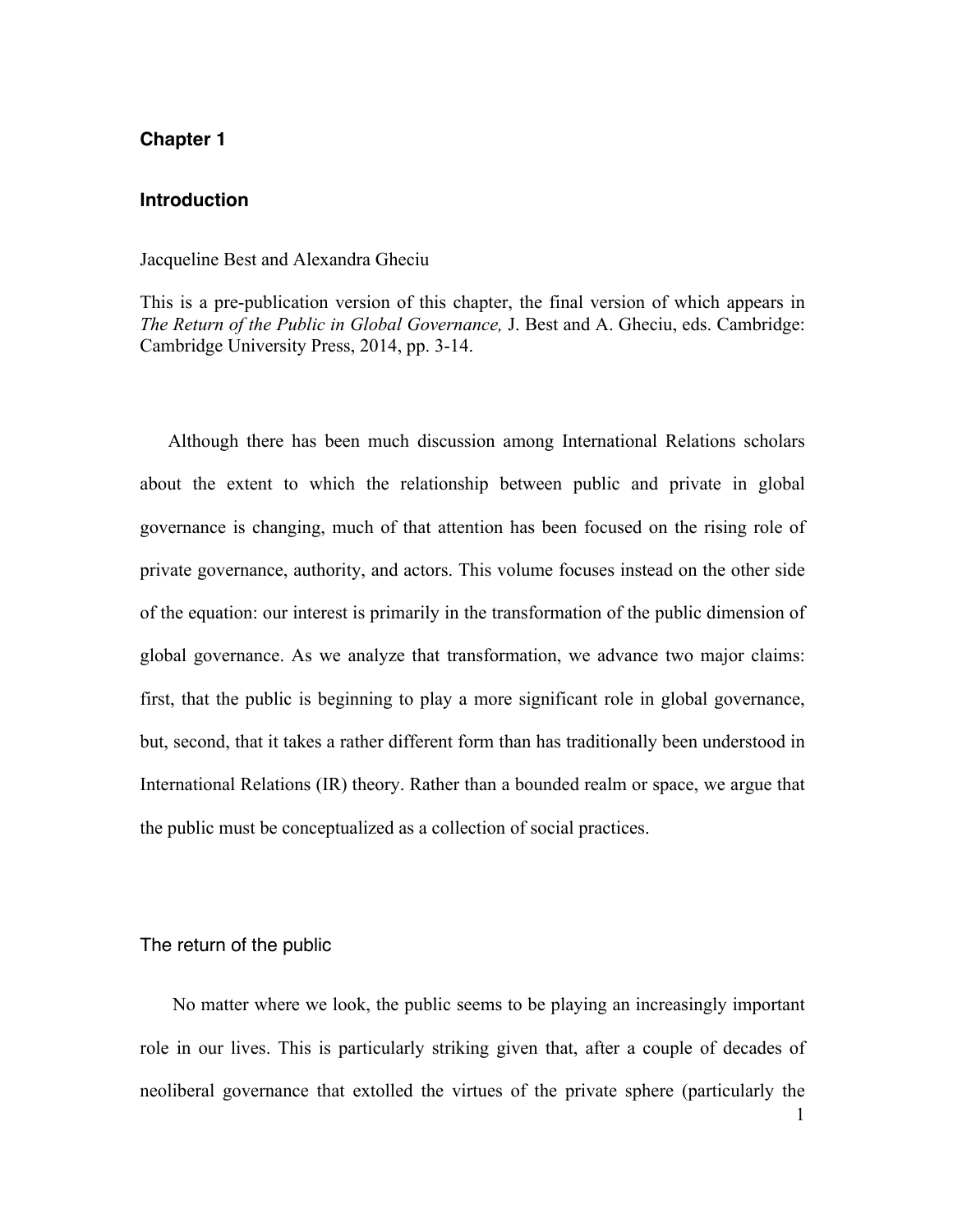market), many experts thought that the public – and particularly the state – had irrevocably lost its once privileged position in the world. Take, for instance, the recent examples of state intervention to address the financial crisis largely perceived as the outcome of the reckless behaviour of private actors (primarily financial institutions). Or consider the new rules that came into effect after 9/11 and that impose unprecedented demands on institutions such as private banks to cooperate with public authorities, including by disclosing confidential information about their clients. Think, also, about the ways in which the transnational flows of goods, people, and services have been subjected to unprecedented levels of monitoring by public authorities – suffice it to mention the new security arrangements at airports – in a situation in which states and intergovernmental international organizations fear that such flows could facilitate the operations of terrorist and criminal organizations. Finally, let us recall the multitude of government-, UN-, and EU-sponsored efforts to create a more effective system of environmental governance that would, among other things, significantly change the ways in which private corporations conduct their business.

Based on all these (and many other) examples, we could be very tempted to conclude that, after a couple of decades of neoliberal governance, the public is back with a vengeance. But is it? Yes, and no. As this volume argues, the public is indeed back, but not as we knew it. We suggest that unless we transcend the conventional wisdoms about the category of public, we cannot understand the dynamics and consequences of its apparent return.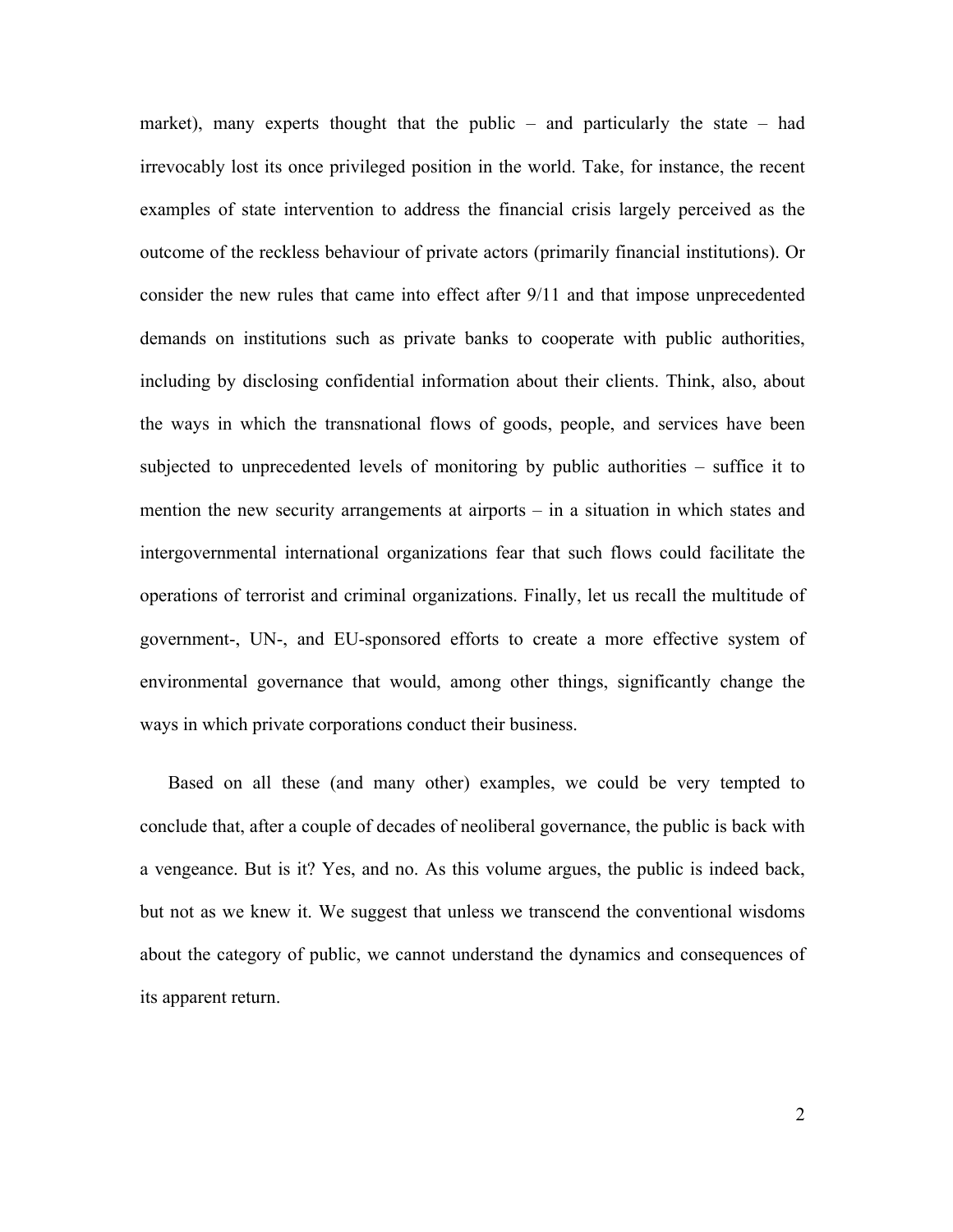The concept of the public is a fundamental category in political theory, and has long shaped modern liberal thought and practice. Although various liberal scholars have different views of the relative merits and power of public vs. private objects and subjects, the assumption of a clear distinction between public and private realms has been at the heart of liberalism's "art of separation" – to borrow Michael Walzer's (1984) term. As we explain in the next chapter, the public/private divide has also been central to thinking about international relations. While in recent years a host of scholars have drawn attention to the shifting and blurring of the boundary between public and private, for the most part their analyses have not challenged the assumption that public and private are ontologically separate domains of social life, governed by different logics and associated with specific sites. On this view, it ought to be possible at any given time and in any given place to determine, based on their location, whether a particular organization, group or individual acts in a public or a private capacity.

The problem with this perspective, this volume suggests, is that it does not enable us to see that whether an actor is regarded as public or private depends much more on what they are seen to be *doing*, than on where they are *located*. As the empirical contributions to this volume demonstrate, in many instances the public is back, but it is not where or what it is supposed to be, according to conventional wisdom. We suggest that it is only by transcending the view of the public as a separate, distinct entity or social space and by embracing the view of public as practice that we can understand the nature and consequences of the contemporary "return of the public." This is what we set out to do in this volume.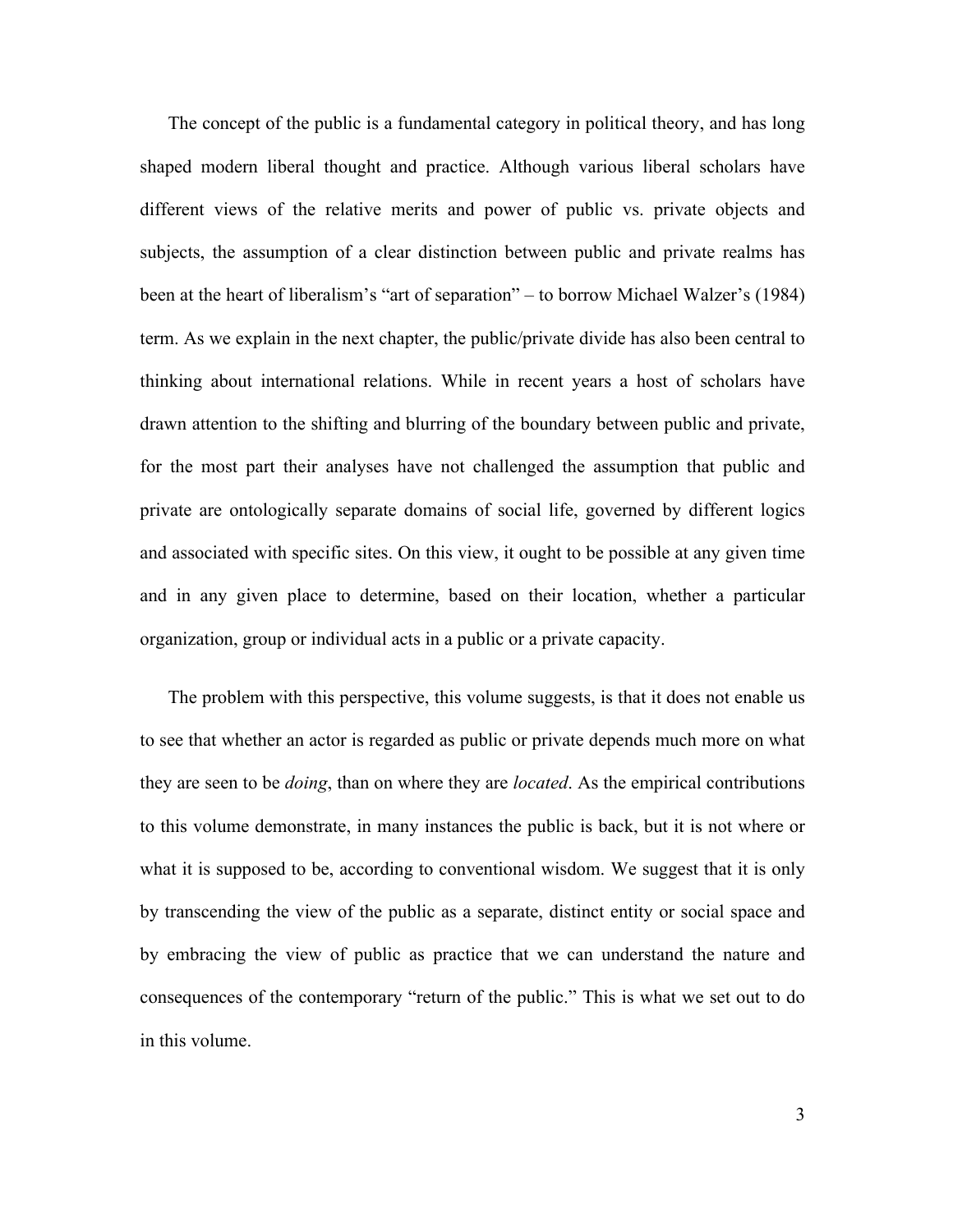### The public as practice

Drawing inspiration from the "practice turn"<sup>1</sup> in International Relations and social theory, we argue that the best way to understand the novel forms of "public" that are currently emerging internationally is to see them as public practices. Understanding the public as practices, we suggest, enables us to develop a more nuanced appreciation for the complex ways in which different forms of public are gaining in significance – allowing us to open up the black box of the public and to examine the multiplicity of actors, objects, and subjects that are implicated.

As we discuss at greater length in the next chapter, we define practices as meaningful patterns of activity that enable individuals and communities to reproduce their world. Such practices are often tacit or habitual – the everyday practices through which we engage in our social and political lives – although they can also take more self-conscious and strategic forms. This means that practices are both ideational and material: they take concrete forms, as specific actions and techniques, but only have meaning within a particular social and ideational context. Some of the practices discussed in this volume include concrete techniques for soliciting public feedback and participation, for structuring spaces of deliberation, and for providing public goods like security.

<sup>&</sup>lt;sup>1</sup> See in particular (Adler 2005; Adler and Pouliot 2011a and 2011b) – also (Bourdieu 1990; McMillan 2008; McMillan 2009; Schatzki 1996; Schatzki, Knorr Cetina, and von Savigny 2001).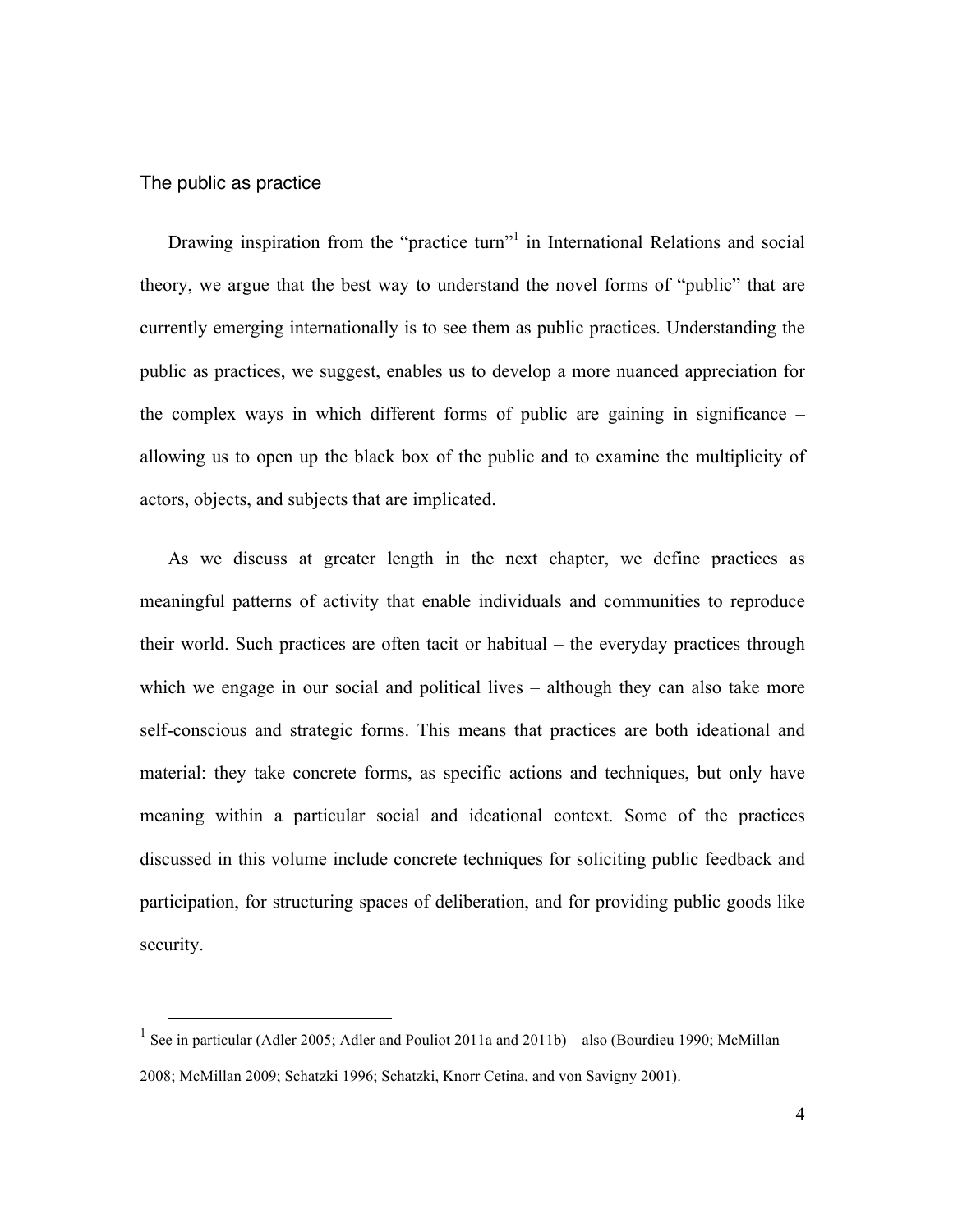One of the most common ways of understanding practice today is through the idea of "communities of practice." This particular understanding of practices emphasizes what we are calling in this volume the *reinforcing* character of certain practices: the ways in which they can be used to stabilize the rules, norms, and boundaries of a particular way of life – by, for example, reinforcing an international organization's claims to authority by developing new practices of public consultation. Yet practices can also be used to *transform* a given set of background assumptions, or redefine the boundaries of takenfor-granted categories. Not surprisingly, given that this volume seeks to examine a moment of disruption and transition in global governance, many of the kinds of public practice being discussed by our contributors take this second form, as actors in the environmental, economic, and security domains seek to redefine the meaning and scope of the public in global governance.

As we discuss in the next chapter, we define public practices as patterns of activity that involve an understanding in a given society at a particular moment in time that something is of common concern. By conceptualizing the public as a set of practices, rather than as a bounded domain or sphere, we are emphasizing the contested and historically-contingent character of what we call public. This reconceptualization enables us to disaggregate the public, examining the ways in which different kinds of actors and activities get counted as public in different contexts. It also allows us to consider the politics involved in defining a particular good, procedure, or actors *as* public, revealing the power relations involved in defining what counts as public or not.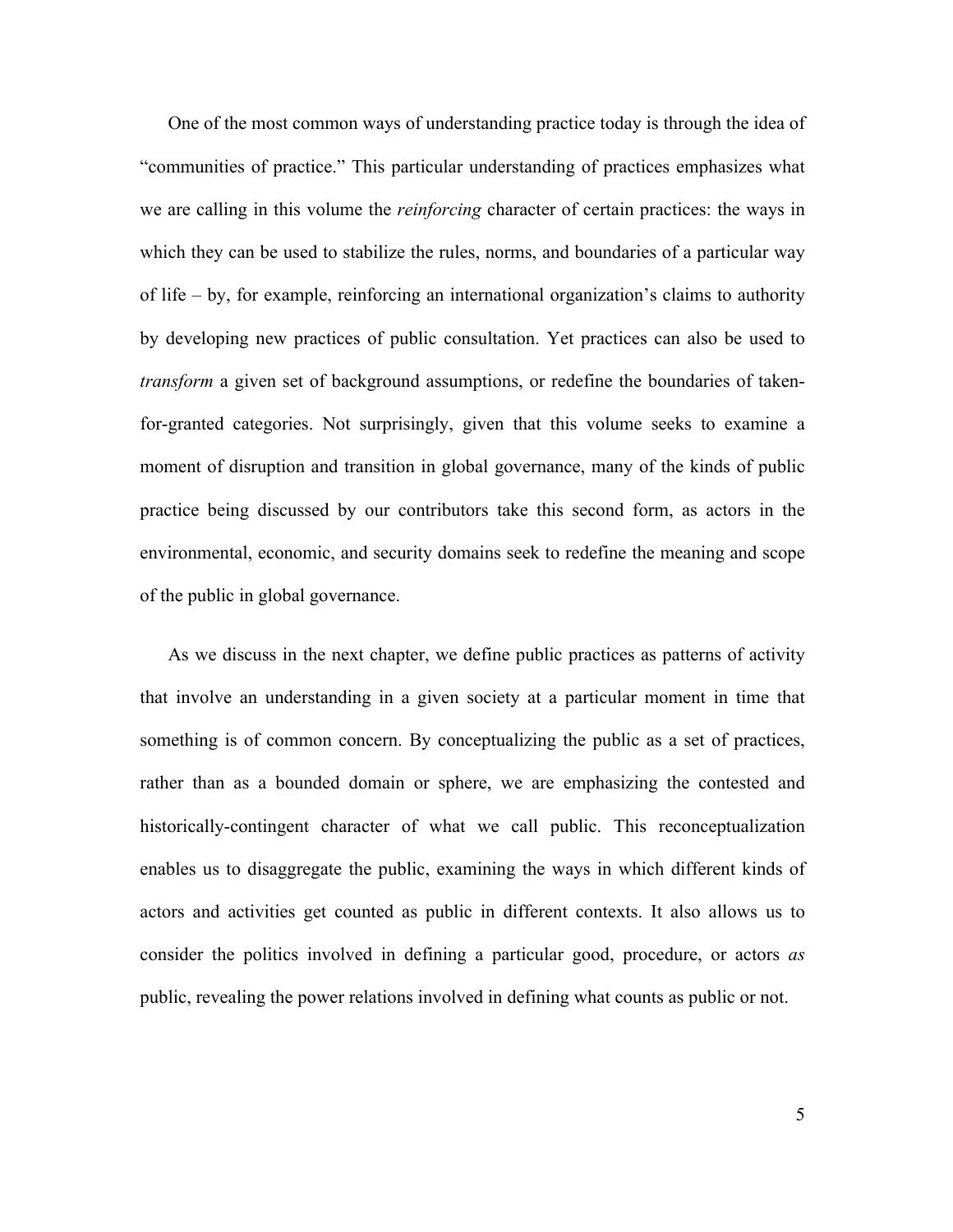What is at stake in this return and reconstitution of the public? We suggest that the present reconstitution of the public dimension of governance can be seen as a moment of disruption – partially in response to the perceived limitations of neoliberal ideas and practices of the public that were prominent in previous years. Contributors to this volume provide somewhat different answers in response to the question, "what has changed?" but they agree that recent transformations – for instance, the global financial crisis, changes in the field of security after 9/11, and climate change – have all challenged previously taken for granted definitions of the public, as well as boundaries between the public and private. Each of these crises has forced a redefinition of what counts as a public object or subject, just as it has forced a rethinking of the previously dominant public logic. To understand the nature and implications of this moment of disruption, we argue, we need to examine practices through which particular understandings of the public objects, subjects and logics of action are defined, enacted, and contested.

### **Contributions**

By examining the ways in which the public is constituted through historicallyspecific practices, the chapters included in this collection seek to make several significant contributions to the International Relations literature. The project makes an important contribution to the significant literature on public and private in global governance, both building on and challenging the existing literatures on private authority, public goods, and the global public sphere.

6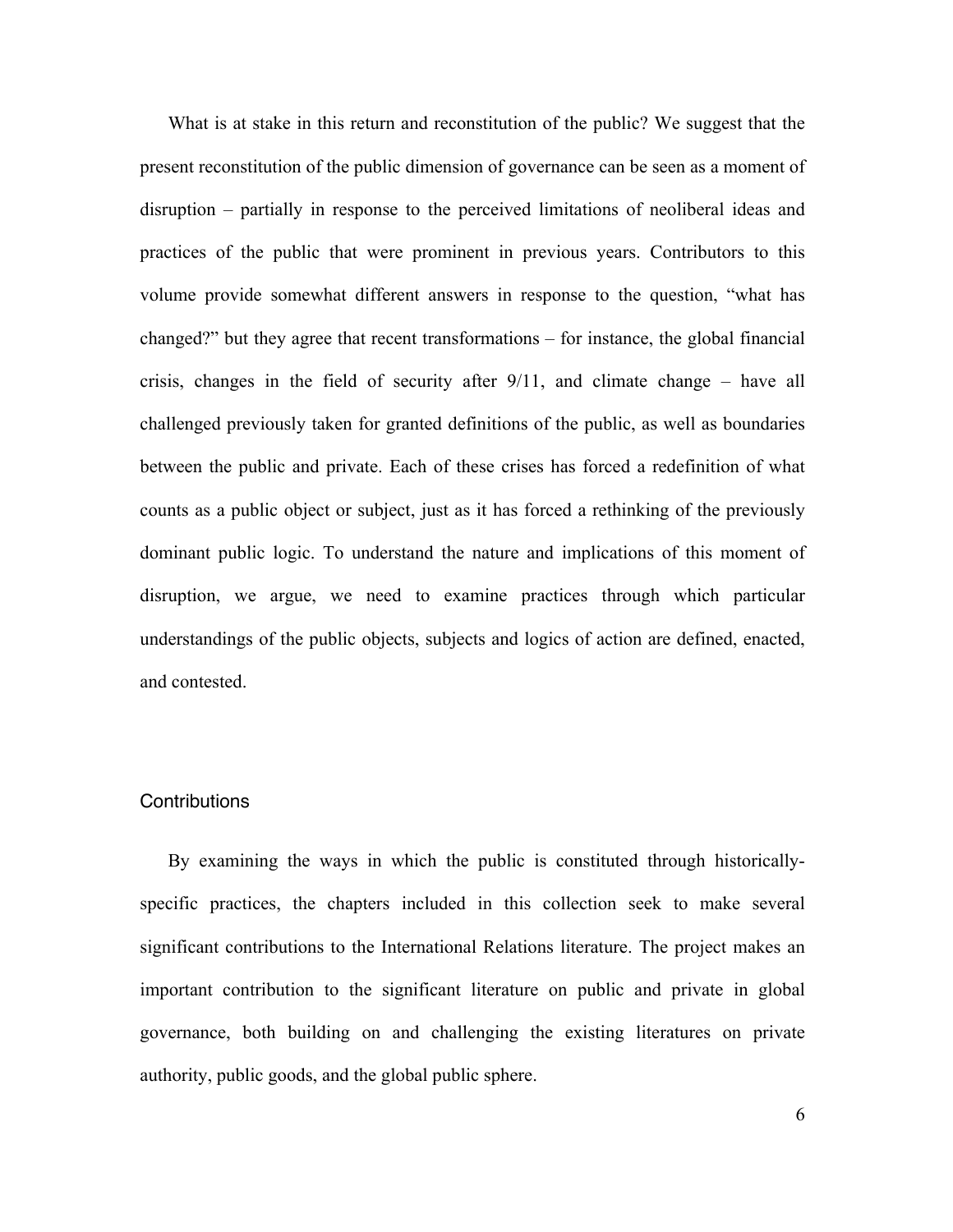We also formulate a theoretical framework for the study of the public in global governance that can be applied to a range of IR subfields to help us understand the complex interactions among them. This book demonstrates the ways in which the same patterns in the transformation of the public are occurring in IPE, international security, and the global environment.

This volume also contributes to the recent IR and sociological bodies of literature on "the turn to practice" by extending the analysis of practices to a previously undertheorized area. Thus, we explore the ways in which practices help to construct and change some of the most fundamental categories (public objects and subjects) that shape our understanding of – and actions within – the world of international politics. Through its emphasis on the concrete practices, mechanisms, and techniques through which the public is constituted, this volume makes an important contribution to debates in IR about the relationship between the material and the ideal. Practices, by their very nature, bridge this divide: they are informed by particular understandings but take material form – as a set of techniques for making financial derivatives open to public scrutiny, or a set of consultation mechanisms for dealing with poor communities.

In addition, our focus on practices enables us to contribute to a better understanding of the exercise of power in international relations. After all, as Barnes has noted, "To engage in a practice is to exercise a power. […] what is called the active exercise of a power may equally be called the enactment of a practice." (quoted in Adler and Pouliot 2011a: 30) In this volume, we examine the exercise of power through the practices of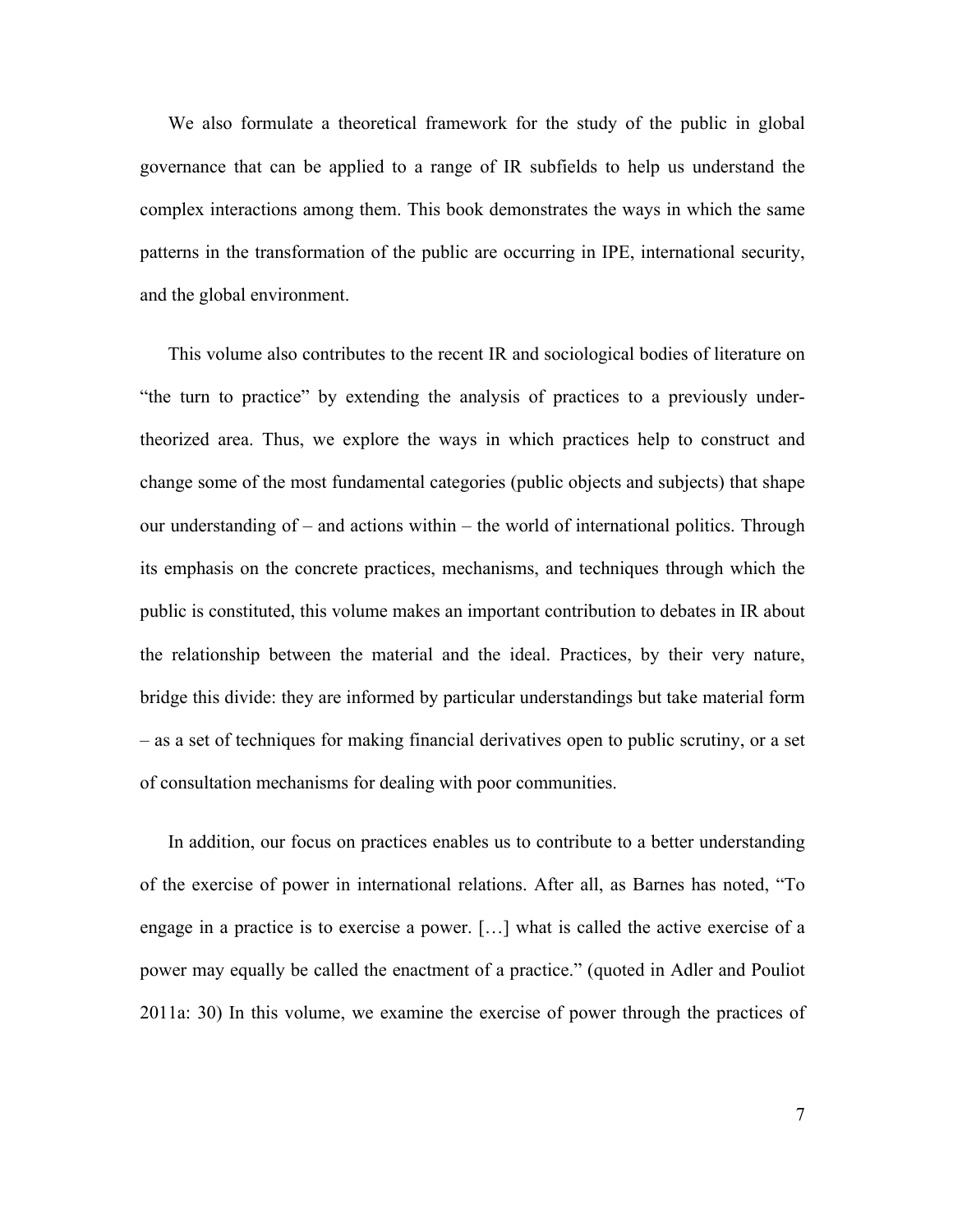inclusion, exclusion and authorization involved in constituting certain subjects or objects as "public."

Finally, contributors to this volume seek to enhance our understanding of the public by examining the normative dilemmas and challenges associated with contemporary forms of the public. Thus, one of the recurring themes in this volume is that some of the recent transformations in the fields of international political economy, security, and environmental governance have worrying implications, as some of the recent practices of publicness provide a much thinner basis for legitimacy than the democratic processes that – in modern (liberal) political thought – are conventionally associated with the public domain.

## Overview of the book

Each of the essays that make up this book contributes to the theoretical and empirical robustness of our central claims. Thus, despite their different empirical foci, our contributors share a commitment to exploring the constitutive effects of practices on the objects and subjects identified as "public" in a specific context. As noted above, many of our contributors have already carried out research that challenges conventional assumptions regarding the boundaries between the public and the private realms, arguing that categories of public and private cannot be treated as fixed.<sup>2</sup> Our volume takes that

<sup>&</sup>lt;sup>2</sup> See, for example: Abrahamsen and Williams 2007; 2009; 2011; Avant 2005; Cutler, Haufler, and Porter 1999; Gheciu 2008; Haufler 2007; Porter 2005.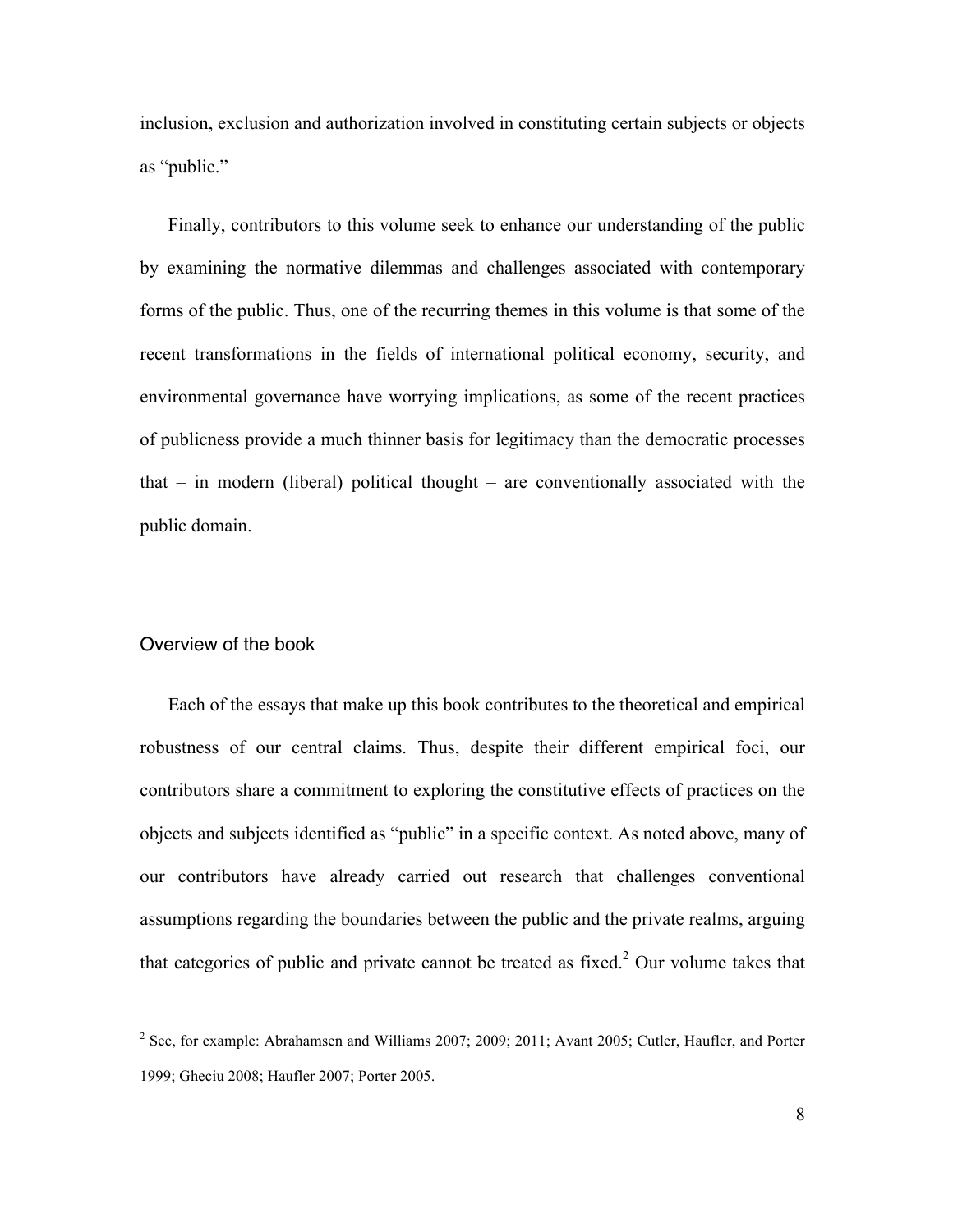line of argument a step further through a systematic examination of the dynamics and implications of the historically-specific practices through which the "public" is constructed. It is on the basis of such a systematic set of analyses that we seek to explain the present efforts to reconstitute the public dimension of governance in response to recent crises in the fields of international political economy, security, environment governance.

The next chapter, by Best and Gheciu, provides a theoretical framework for the other chapters in this book, and for the broader claims that contributors make about the need to reconceptualize the global public. If the public is in fact re-emerging in global governance, then how can we conceptualize it? In order to answer this question, Best and Gheciu begin by considering whether the existing literatures on the public and private in global governance can provide enough insight into the changes that we are currently witnessing, allowing us to recognize the re-emergence of the public and to understand its novel characteristics. Having identified both the strengths and weaknesses of the existing scholarship in resolving these puzzles, they go on to develop a framework for making sense of the evolving role and character of the public in global governance. They suggest that the best way of understanding the re-emergence of the public is to understand it as an evolving set of practices rather than as a bounded sphere, state-based authority, or natural set of goods. Drawing on the evidence provided by contributions to this volume, Best and Gheciu then develop a theoretical framework for understanding the public as practice in global governance.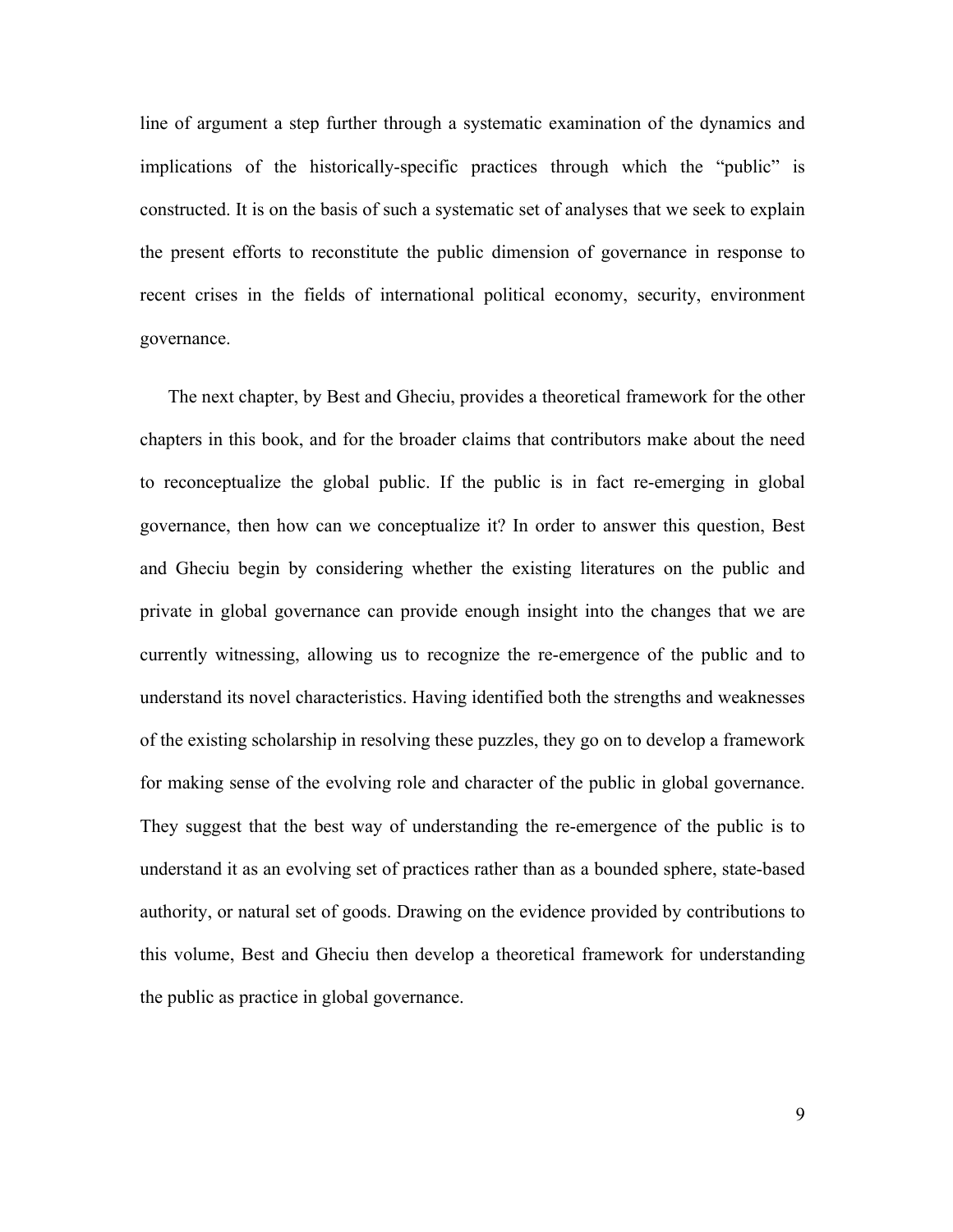If we are to develop a conception of the public that is historically and culturally attuned, then it is important to consider contemporary shifts in the light of their history. The chapters by Avant and Haufler and by Helleiner do exactly that: they consider recent changes in the constitution of the public through a historical lens. In their chapter entitled "The Dynamics of Private Security Strategies and their Public Consequences," Avant and Haufler examine the relationship between western profit-seeking, helping, and ruling organizations in the management of violence during  $19<sup>th</sup>$  century imperial expansion, late 19<sup>th</sup> century modernity, the Cold War, and contemporary global governance. Through their analysis, they demonstrate that changes in the practices of ostensibly private firms and NGOs have played an important role in shaping the conception of the public that prevails in a particular historical context. Their historical analysis demonstrates that the clear distinctions between public and private that we take for granted today were the product of social practices in a specific historical context. Thus, at the start of the history they examine, there was no distinctive boundary between public and private. As Avant and Haufler explain, only over time did the state and private actors come to be seen as entities operating in separate spheres. Furthermore, "By the start of the twenty-first century, the public and private were once again merging – but in a new way, in which the state is no longer equated with the public. This may presage a transformation of the public through the manner in which security is provided – through transparent and accountable processes. What those who provide security do, rather than who they are, is increasingly important for organizations claiming to be acting on behalf of the public."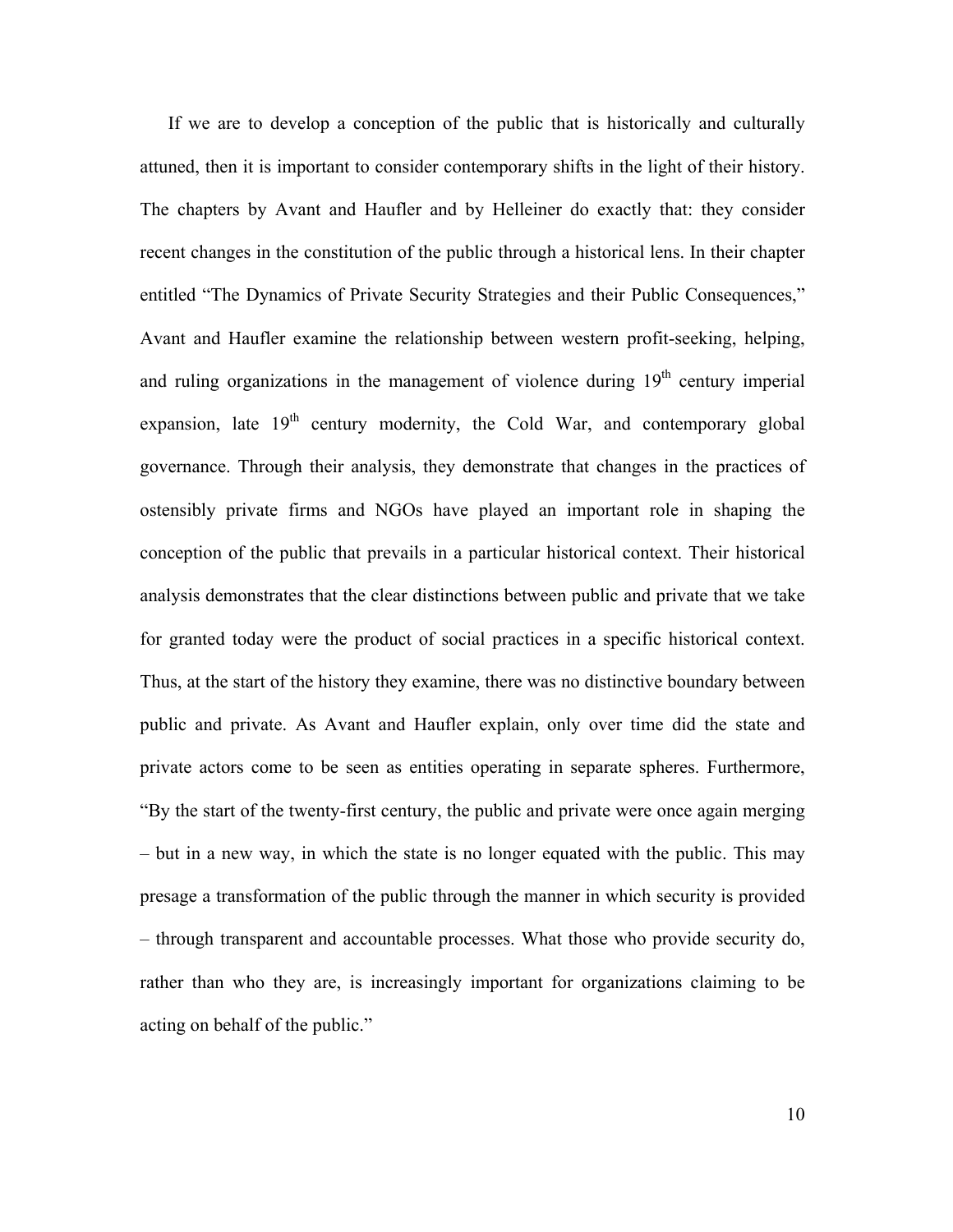Helleiner, in his chapter, considers the rise of new public-constituting practices in the context of the recent financial crisis. In his examination of the move to regulate derivatives, he considers how policymakers across the world have stated clearly that they now consider derivatives markets to be a proper subject for global public policy. These declarations of the "publicness" of derivatives markets have been accompanied by internationally-coordinated initiatives to boost market participants' use of various private central counterparties, exchanges, electronic trading platforms, and trade depositories. Yet, Helleiner notes that while derivatives have been redefined as a public concern, the proposed new forms of regulation remain quite distinct from the post-war Bretton Woods era, as, "the publicness of OTC markets is being constructed in more ways than simply through a 'return of the state'." These new governance practices also point to a narrowing of the "public" being served by the international financial order: "When broader political issues relating to fairness and participation in governance are addressed, policymakers' vision of the 'public' seems to narrow suddenly to include only the participants in the markets themselves." As Helleiner concludes, this suggests that the content of both the distinct narratives and the specific mechanisms that generate "publicness" in turn influence the very identity of the public being constituted by these practices.

The next five chapters apply these insights into the changing character of public practices to several contemporary issue areas. In her chapter "The 'Demand Side' of Good Governance: The Return of the Public in World Bank Policy," Best looks at recent changes in the World Bank's development policies. Bernstein's piece, "The Publicness of Non-State Global Environmental and Social Governance," and Paterson's chapter,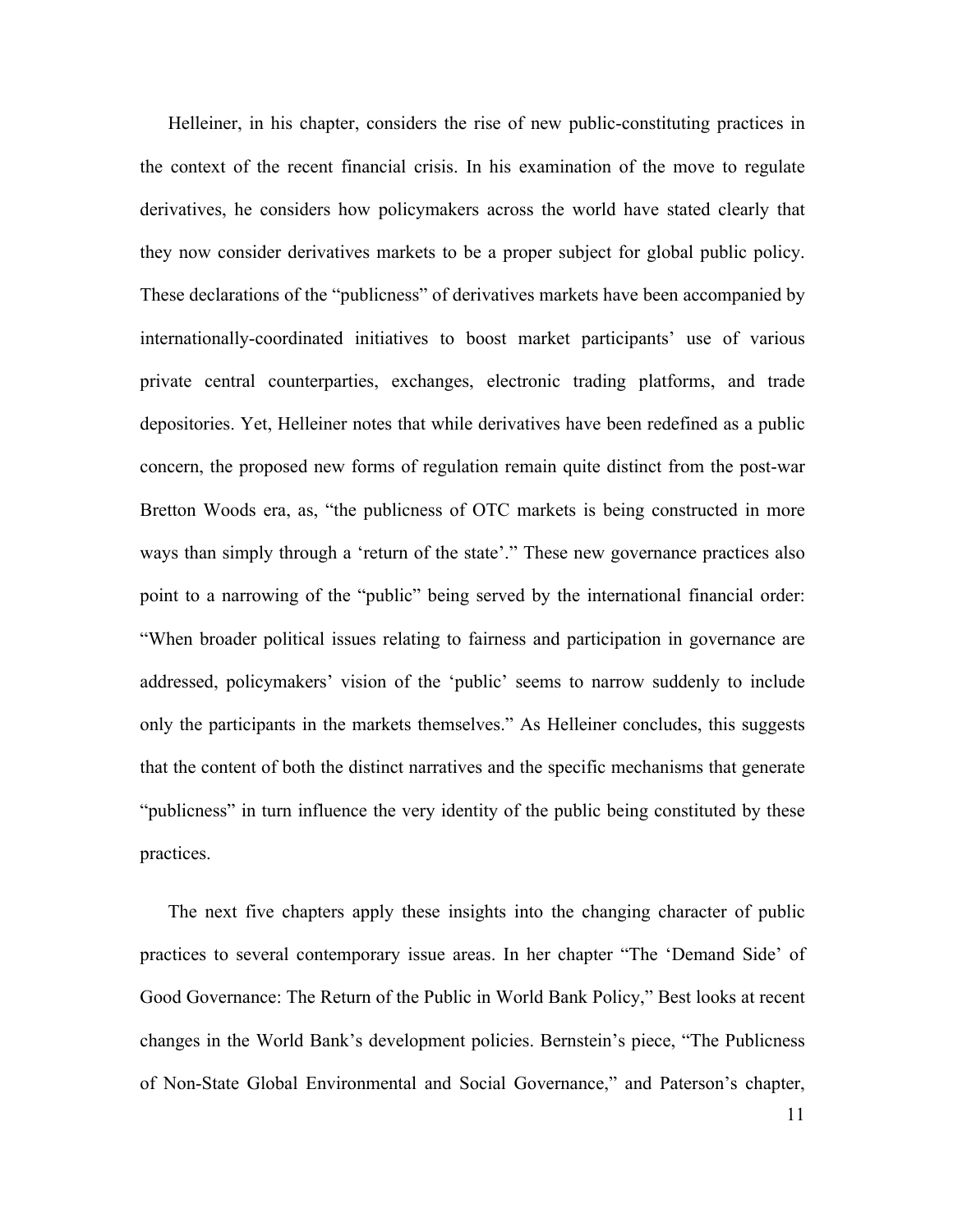"Climate Re-public: Practicing Public Space in Conditions of Extreme Complexity" both consider different aspects of the evolution of environmental governance, while Gheciu focuses on the changing practices of security provision in her chapter, "Transforming the Logic of Security Governance in Europe." Finally, Leander's chapter, "Understanding US National Intelligence: Analyzing Practices to Capture the Chimera," examines the opaque world of "top secret" security services.

Best's contribution examines recent efforts by the World Bank to foster the "demand side" of good governance and poverty reduction. Having spent the better part of a decade trying to improve the supply of these developmental goods, whether by the international financial institutions themselves or by borrowing states, Bank staff are now focusing on the other side of the equation. In the simplest terms, this means encouraging poor people, civil society groups, parliaments, and market actors to stand up and demand better governance, better services, and better efforts to reduce poverty. In other words, this new governance strategy seeks to create new kinds of public: to foster the formation of public groups, to encourage them to engage in particular kinds of public speech, and to hope through those means to create a more responsive and accountable public sector. The chapter suggests that if we are to understand what is involved in this return of the public, as well as what is at stake, we need to move beyond the more traditional conceptions of the public. We are witnessing neither simply a shift in private authority, nor a new kind of public good, nor a return of the public sphere. Instead, Best suggests, we can best capture recent changes by understanding them as a new kind of public logic, in which the various practices that we associate with the public and the private have been disaggregated and recombined in new and potent ways. Yet, Best argues, these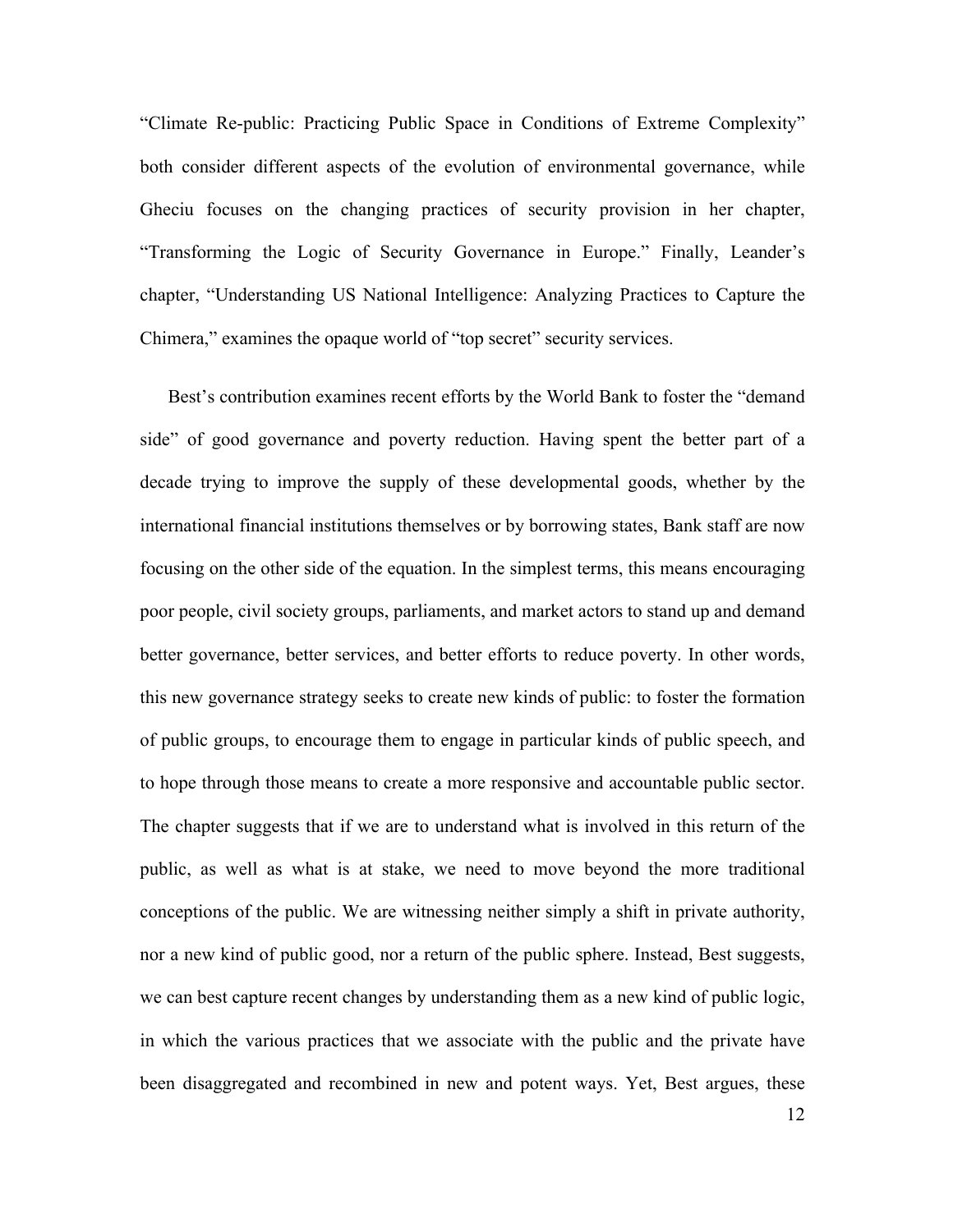efforts have not been entirely successful to date: her chapter thus points out the potential limits of recent efforts to constitute a new kind of public.

In the realm of global environmental and social governance, Bernstein also finds some important changes underway. Non-governmental actors play an increasingly salient role in creating environmental and social standards in areas such as fisheries, labour practices, forestry, climate change, apparel, and a wide range of commodities that are traded internationally. In so doing, they have developed a new repertoire of governance systems – such as product labeling and producer certification – that they have sought to define as public. Using the ISEAL Alliance to support his claims about the growing importance of non-state governance systems, Bernstein argues that "the language of public and private as distinctive forms of global governance offers limited analytic traction." As he explains, ISEAL members (which include actors such as the Marine Stewardship Council, the Rainforest Alliance, Fairtrade International, and Forest Stewardship Council) are increasingly relying on claims to their public authority. Like Best and Gheciu, Bernstein suggests that these empirical transformations raise some difficult normative questions and have some potentially problematic implications. One of the key problems, Bernstein argues, is that in practice it can be difficult to achieve publicity for these initiatives beyond elites or those with specialized knowledge. Thus, the risk is that the reconstitution of public authority "legitimizes the slicing up of a divisible transnational 'public' – made up in practice of elites engaged in particular issues or market sectors – in the absence of a globally constituted public."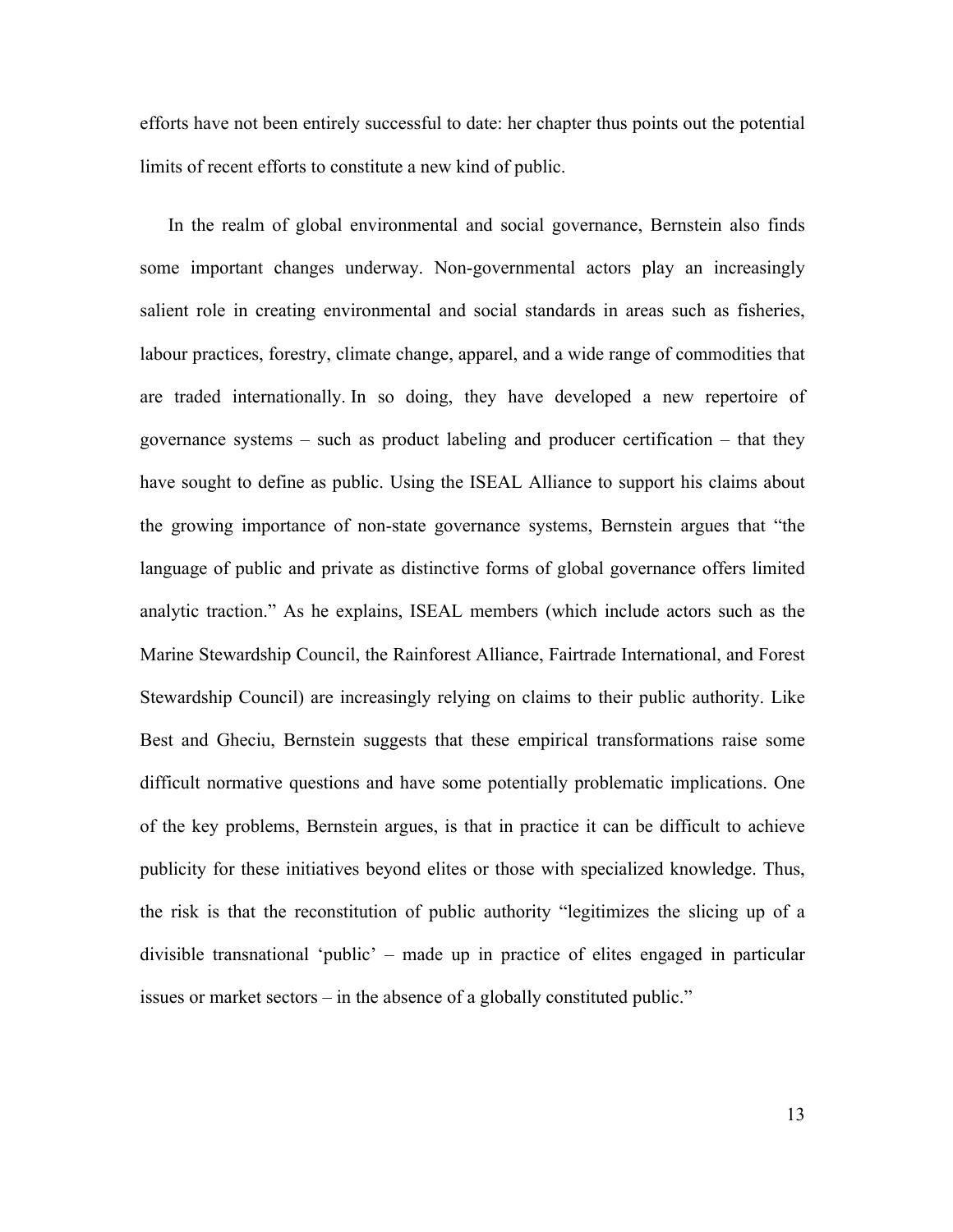Matthew Paterson further enhances our understanding of the reconstitution of the public in the realm of environmental policy by exploring how the public is being practiced in global climate politics. Paterson begins by elaborating how climate change can be understood as a classic case of a public goods problem, but also as a problem of extreme complexity, or as a 'super-wicked' problem. He suggests that the combination of these features has helped to engender a practice of the public that seeks to recreate classical forms of public space – an agora for deliberation – that are oriented towards the type of open-ended learning and deliberation that the characteristics of complexity entail. The relationship between "public" and "private" is thus less to be sought in the characteristics of specific actors or institutions, than in the qualities of the interactions between them. Paterson's chapter explores this claim through an analysis of the legitimating practices of "private" climate governance, the notion of "learning by doing" that pervades a range of climate governance discourses, and the organization of public space in recent international climate change negotiations.

Gheciu's chapter examines the dynamics and implications of domestic security practices carried out in post-communist Eastern Europe, with a special emphasis on Bulgaria and Romania. She argues that contemporary providers of a key public good (security) in those countries are not confined to a particular space or institutional domain. Rather, they are both global and national, state and non-state, new yet often with strong connections to old (communist) organizations. Those actors can be understood as "communities of practice" that have emerged in a specific historical context – particularly post-Cold War processes of liberalization – and, by mobilizing material and symbolic sources of power, have contributed to the re-constitution of the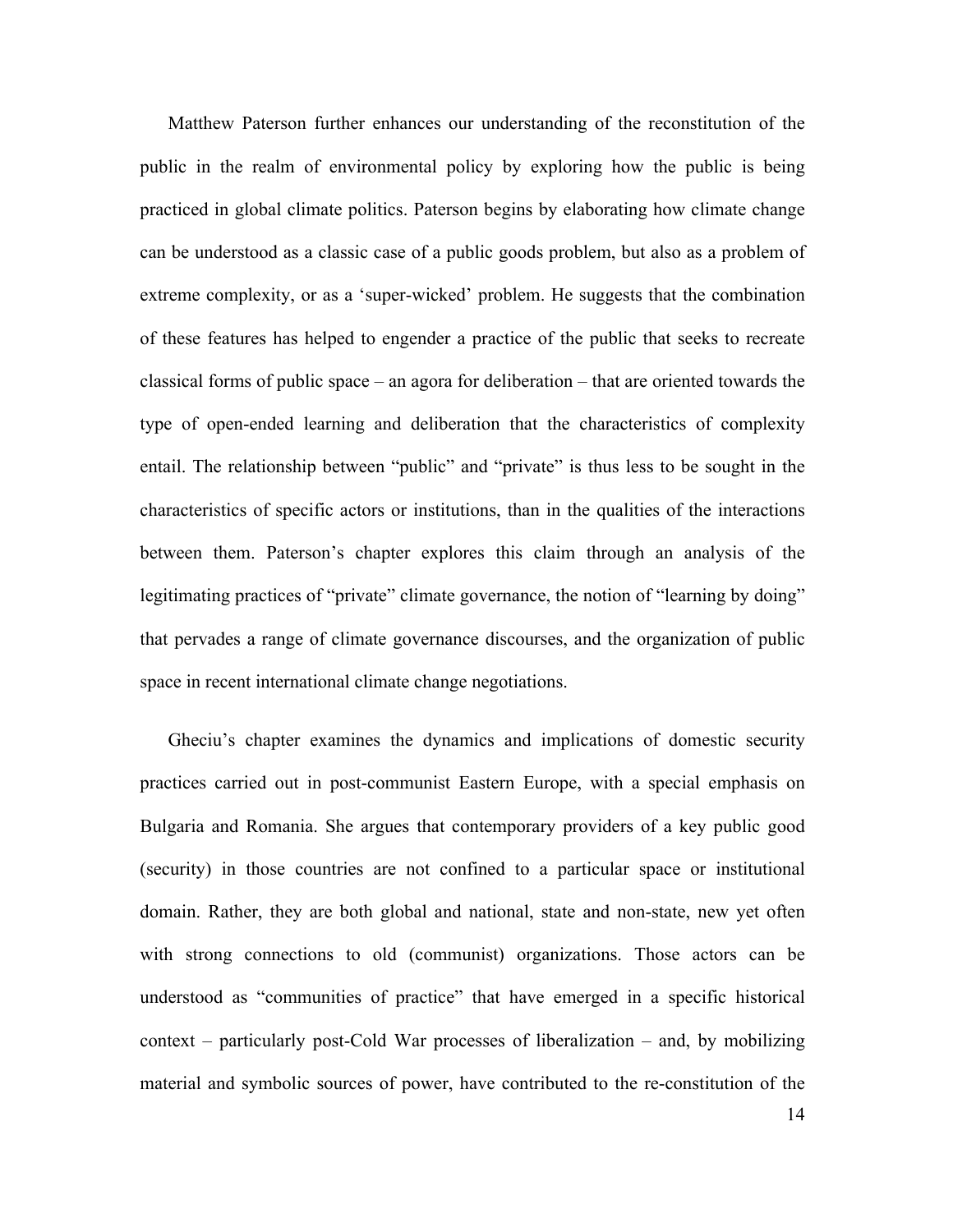"public" in particular ways. Practices of security provision carried out in contemporary Bulgaria and Romania have a profound impact on those societies by re-defining norms of acceptable behaviour by public actors and by a responsible demos, reshaping understandings of who has the right to provide public goods, legitimizing new techniques of protection and introducing an ethic of care of the public that is not provided by the state.

Leander's chapter, "Understanding US National Intelligence: Analyzing Practices to Capture the Chimera," attempts to come to terms with the *chimerical* nature of US National Intelligence since 9/11. In her view, this can only be achieved by moving beyond the public/private divide and understanding this security field as a hybrid set of practices. Leander's chapter starts from the observation that there has been an extraordinary growth in intelligence activity since 9/11. "This 'public' is returning" and "expanding at impressive speed," she notes. Yet, the exact nature of this public transformation "is surprisingly difficult to pin down." The problem, according to Leander, is that efforts to "capture" US National Intelligence tend to (re-)produce its elusiveness. She draws on a two year-long investigative project about "Top Secret America" carried out by a team of twenty journalists from the *Washington Post*. Not only do the journalists – who have gone through all available public documentation – consider that the nature and scope of US Intelligence escape their control and understanding, so do insiders at all levels including the director of the CIA and the Secretary of Defence. As Leander explains, the reason this expansion of the public is so difficult to capture is its hybridity − and particularly the *chimerical* side of this hybridity. The *chimerical* nature of US National Intelligence is produced by public and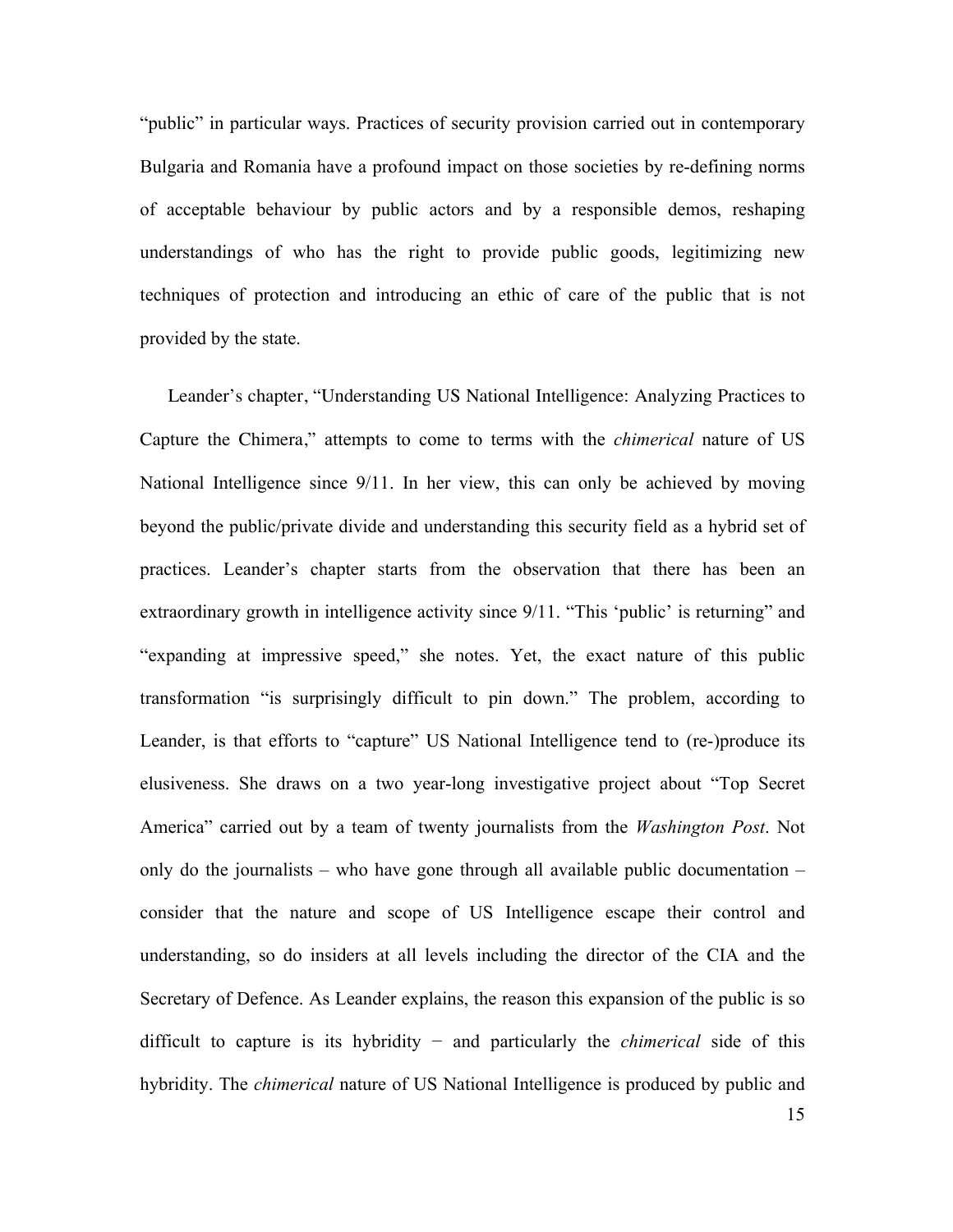private practices that obscure its expansionary nature, as well as the reflexive processes through which it is reproduced. To come to terms with this phenomenon therefore requires an approach that conceptualizes the public as practice. The advantage of such an approach is that it can make the creation of the public/private divide endogenous to the analysis rather than treat it as an exogenously given point of departure.

The volume concludes with two chapters – the first by Tony Porter and the second by Rita Abrahamsen and Michael Williams – whose primary aim is to situate our understanding of the reconstitution of the public in a broader theoretical perspective. Porter's chapter looks forward, to where the changing character of the public might take us in the future, while Abrahamsen and William's chapter looks backwards, in order to understand the historical roots of the more traditional conceptions of the public that we are now leaving behind.

Porter's chapter, entitled "Constitutive Public Practices in a World of Changing Boundaries," takes a step back from detailed issue-specific cases, and considers the broader context within which the contemporary transformation of public (and private) practices is occurring. Using as a lens the cases of border security and Internet governance, Porter considers the various ways in which the practices of global governance are growing in complexity. As he points out, "Once upon a time – indeed not that long ago – it was quite easy to say what was public and what was private." This is no longer the case, as we can no longer easily assume that public practices are those associated with the state and its citizenry. He suggests that the growing complexity of the global public is echoed and enabled by several other new forms of complexity – in

16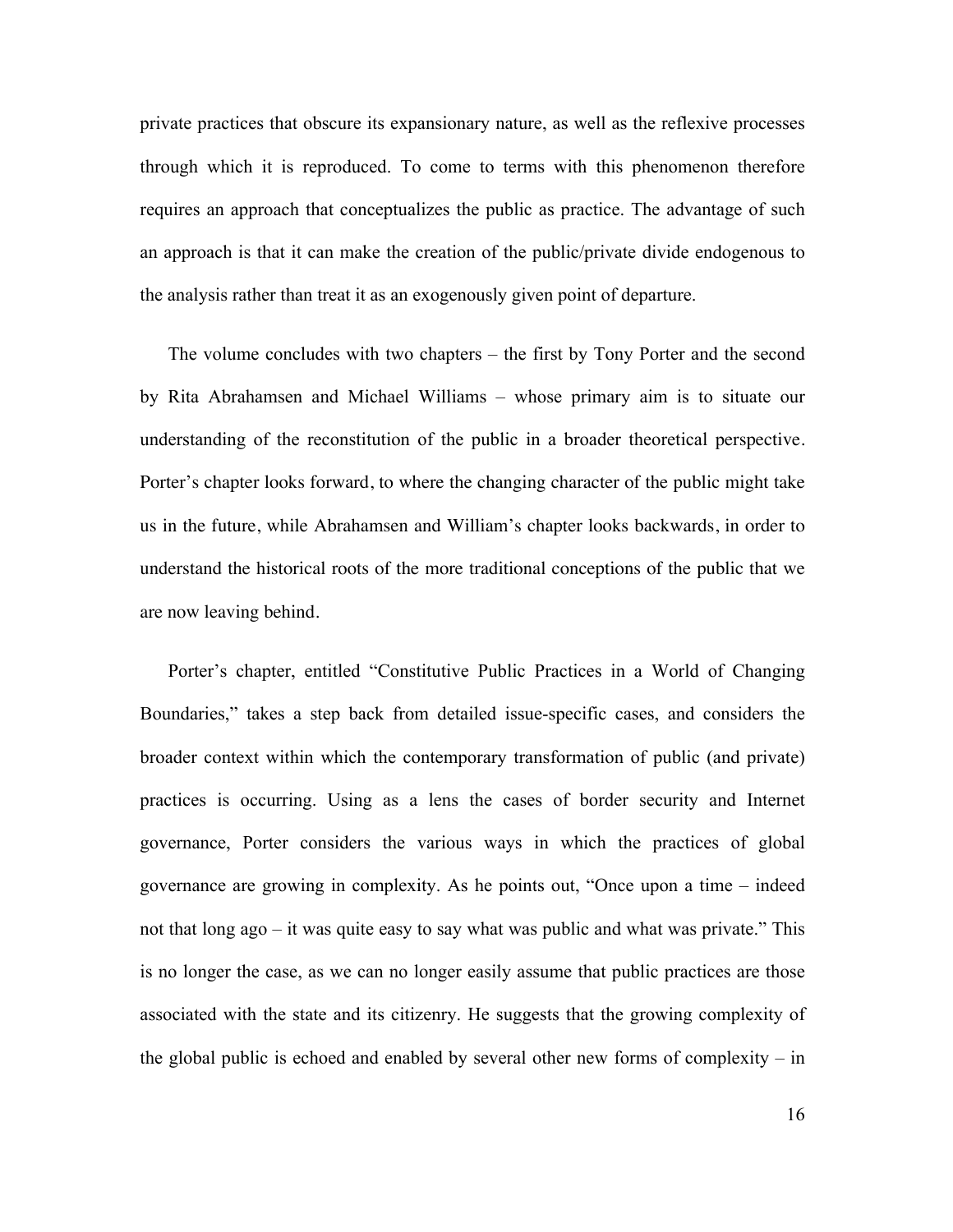the increasing entanglement between ideas and materiality, and in the fading distinction between the national and the international. As Porter notes, although the Internet resembles the public sphere of old, it also more complex: both material and ideal, public and private, national and transnational. The Internet "is not a free floating cyberspace that operates independently of humans or objects, but instead consists of humans and objects that are coordinated and governed through a complex set of practices and institutions." Moreover, he suggests, many of the key actors involved in the Internet's governance are engaged in intense debates about its public or private character. Although the Internet and its governance therefore involve public practices, they remain both complex and contested.

Abrahamsen and Williams conclude this volume with a reflection on the implications that this return and reconceptualization of the public has for IR scholarship. The central question that they seek to answer in their chapter "Publics, Practices, and Power" is: what or where is the public? They suggest that in order to understand how the character of the public is changing today, we have to look back in history, arguing "the dominance of state-centrism [in IR theory] is a largely unrecognized inheritance of attempts to determine what or where the public is, and what therefore qualifies as legitimate, or properly public, power." Although the site of the public has become far more complex today, they suggest that the central problems that early political thinkers like Hobbes and Hume sought to address in their emphasis on the state remain with us today: at the heart of these challenges is the difficulty of ensuring that the public in fact represents the will of the people. They conclude by examining some of the most recent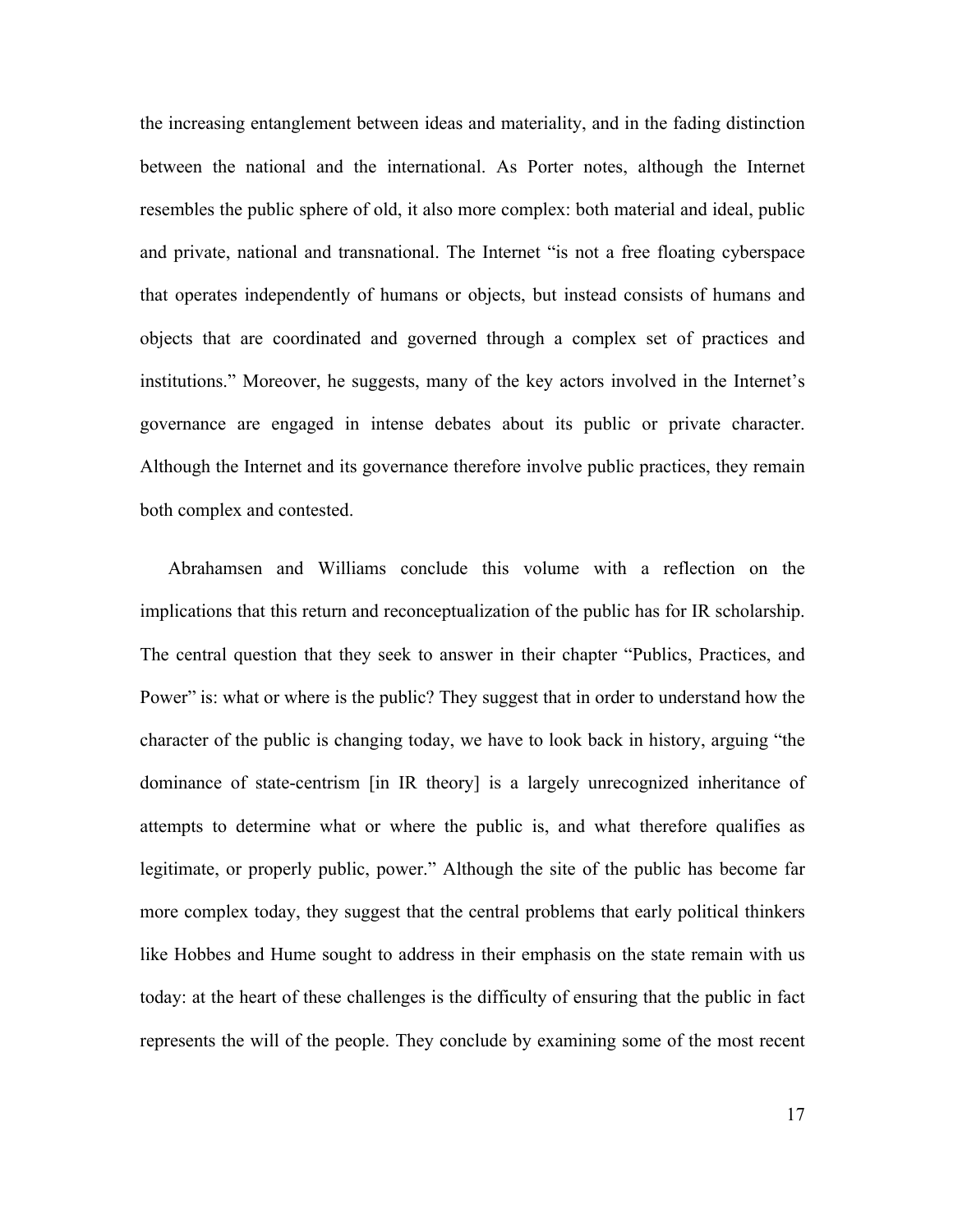calls to return the public to the people, and suggest that "while the place of the public is perhaps more puzzling than ever, it is by no measure disappearing."

# Works cited

- Abrahamsen, Rita, and Michael Williams. 2011. *Security beyond the state: Private security in International Politics.* Cambridge: Cambridge University Press.
- Abrahamsen, Rita, and Michael Williams. 2009. "Security beyond the State: Global security assemblages in International Politics." *International Political Sociology* 3  $(1): 1-17.$
- Abrahamsen, Rita, and Michael Williams. 2007. "Securing the city: Private security companies and non-state authority in global governance." *International Relations* 21 (2): 237-53.
- Adler, Emmanuel. 2005. *Communitarian International Relations: The epistemic foundations of International Relations*. New York: Routledge.
- Adler, Emmanuel, and Vincent Pouliot. 2011a. "International practices." *International Theory* 3 (1): 1-36.
- Adler, Emmanuel, and Vincent Pouliot. 2011b. *International practices.* Cambridge: Cambridge University Press.
- Avant, Deborah. 2005. "Private security companies." *New Political Economy* 10 (1): 121-131.
- Bourdieu, Pierre. 1990. *The Logic of Practice*. Translated by R. Nice. Stanford: Stanford University Press.